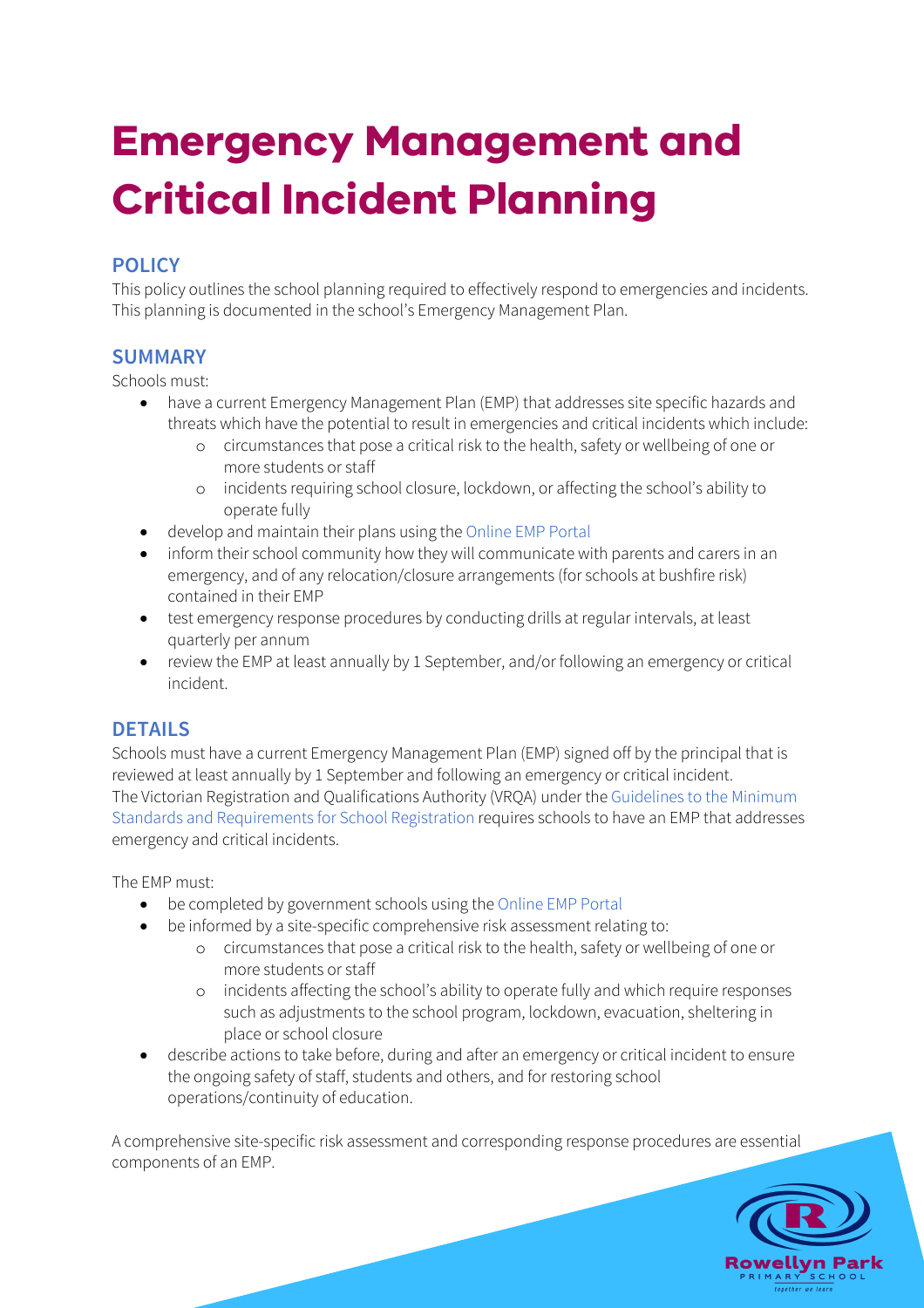Schools are encouraged to seek advice from their regional manager operations and emergency management or emergency management support officers, local municipal councils and emergency service providers where possible, to inform the content of their EMP and their risk assessment.

Schools must:

- ensure that staff who have a nominated role in the EMP have a clear understanding of, and have practiced their role in the EMP
- ensure that all staff, students and regular users of the school site, such as out of school hours care, have an understanding of the EMPs response procedures
- inform their school community how they will communicate with parents and carers in an emergency situation, or any other information that the school considers essential to prepare the school community for action during an emergency
- inform their school community of any relocation/closure and other pre-emptive arrangements if their site is at bushfire or grassfire risk – refer to the Bushfire and Grassfire Preparedness policy
- take all preparatory steps identified in the EMP to prevent negative consequences from an emergency or critical incident, including any staff training
- test emergency arrangements for core emergency response procedures (as listed in your EMP) for a variety of emergency scenarios such as fire in the neighbourhood, intruder, or loss of an essential service, at least quarterly per annum.

The Minimum Standards for school registration require schools to update their EMP as required and review it at least annually and immediately after any significant incident.

#### **EMERGENCY DRILLS**

Practicing emergency response procedures through drills:

- ensures widespread familiarity with emergency response procedures and the capacity to efficiently and effectively implement them in a live emergency
- promotes more effective emergency response procedures, by ensuring that evacuation locations and pathways are practical and workable in different emergency scenarios and that safety will be maintained throughout the response procedure.

Fire services and police may be willing to assist schools with emergency testing by acting as observers or by reviewing school emergency procedures.

Emergency drills should be followed by a debriefing of all staff and the school's incident management team (IMT).

Schools must document outcomes and lessons from the drill, with any required changes to response arrangements, incorporated into their EMP.

#### **EMERGENCY MANAGEMENT PLANNING FOR EXCURSIONS AND CAMPS**

Schools are required to undertake emergency management planning for certain excursions, overseas tours or camps – refer to Excursions for guidance.

## **STUDENT ACTIVITY LOCATOR**

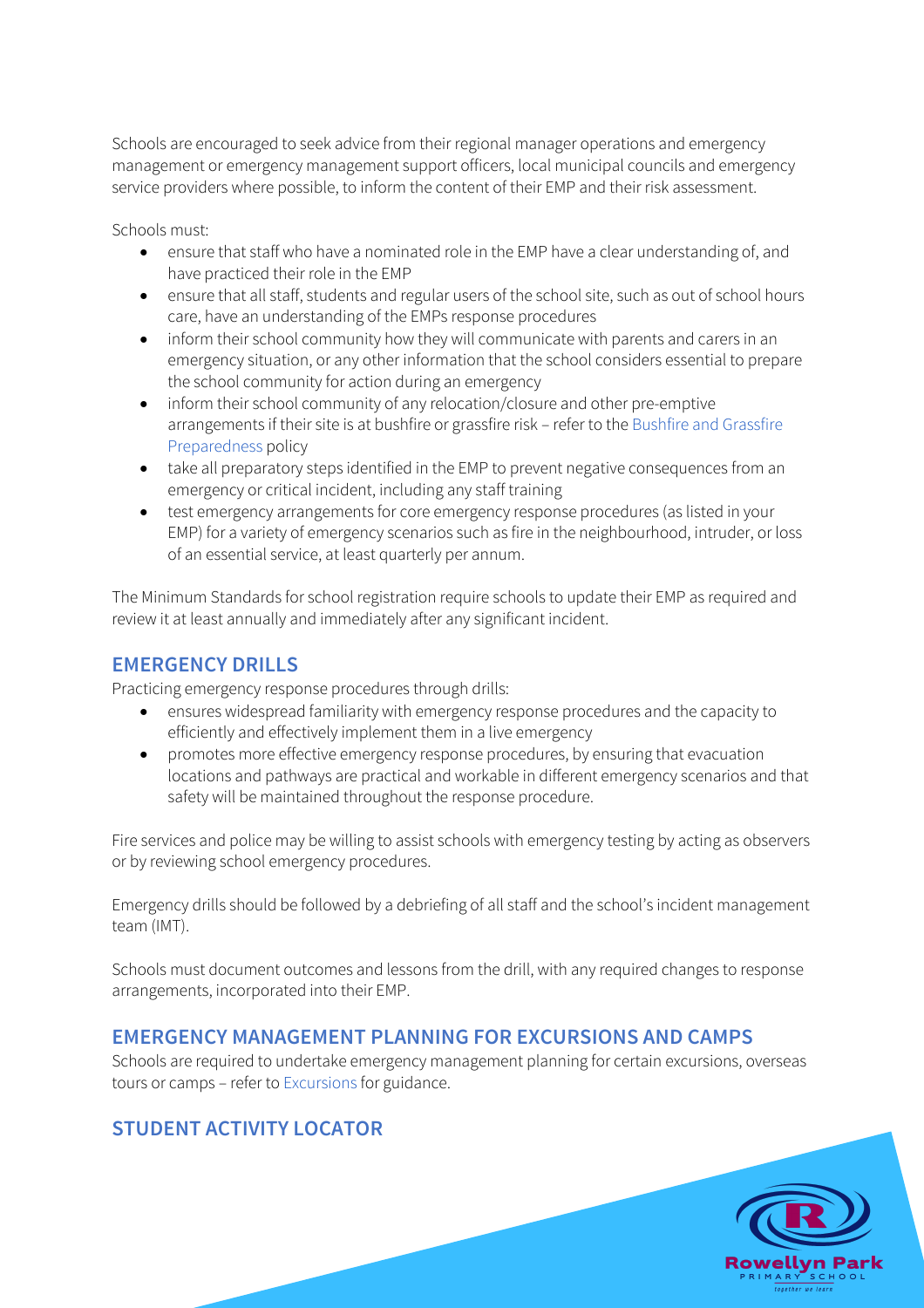Victorian government and non-government schools are expected to use the Student Activity Locator (staff login required) to record student activities and excursions that occur outside the school, or are in school but outside normal school hours.

By centrally recording offsite activities in the SAL, emergency services can quickly be notified of student locations in the event of an emergency or critical incident, at those locations.

#### **DEFINITIONS**

#### *Emergency*

As defined in section 3 of the Emergency Management Act 2013 (Vic.):

'The actual or imminent occurrence of an event which in any way endangers or threatens to endanger the safety or health of any person in Victoria or which destroys or damages, or threatens to destroy or damage, any property in Victoria or endangers or threatens to endanger the environment or an element of the environment in Victoria including, without limiting the generality of the foregoing:

- an earthquake, flood, wind-storm or other natural event
- a fire
- an explosion
- a road accident or any other accident
- a plague or an epidemic or contamination
- a security threat
- a hi-jack, siege or riot
- a disruption to an essential service.

These events ordinarily require a coordinated whole of school response.

#### *Incident*

An incident is an actual or alleged event or situation that:

- causes harm or creates a risk of causing harm to a student's health, safety or wellbeing either directly or indirectly while under the care or supervision of the school, including international students
- impacts a student and is brought to the attention of the school, regardless of when or where it occurred, provided it is impacting on the student or other students within the school environment
- causes harm or creates a risk of causing harm to an employee's health, safety or wellbeing either directly or indirectly in the work setting
- affects or risks affecting the continuity of school operations, including matters of security (including cyber security), property damage and emergencies
- requires police notification or involves matters of serious conduct
- is a WorkSafe notifiable incident.

Critical incidents requiring planning include, but are not limited to:

- child abuse
- medical emergency
- mental stress
- data or privacy breach
- missing student/person.

#### **RELATED POLICIES**

- Bushfire and Grassfire Preparedness
- Crime Prevention in Schools